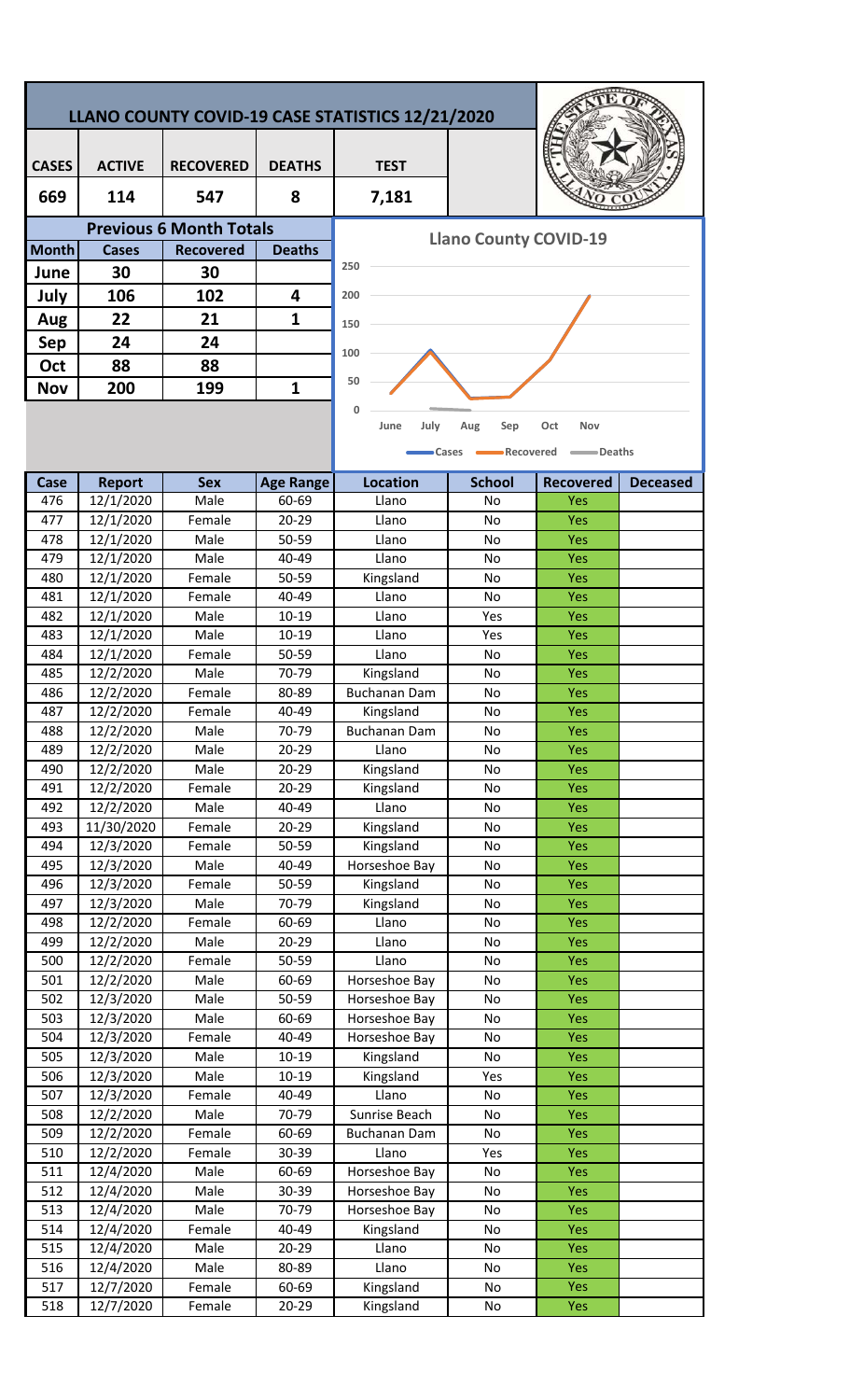| 519        | 12/7/2020                | Female           | $20 - 29$          | Kingsland                  | No         | Yes                    |     |
|------------|--------------------------|------------------|--------------------|----------------------------|------------|------------------------|-----|
| 520        | 12/7/2020                | Female           | 60-69              | Kingsland                  | No         | Yes                    |     |
| 521        | 12/7/2020                | Female           | 20-29              | Kingsland                  | No         | Yes                    |     |
| 522        | 12/7/2020                | Male             | 50-59              | Kingsland                  | No         | <b>Yes</b>             |     |
| 523        | 12/7/2020                | Male             | 60-69              | <b>Buchanan Dam</b>        | No         |                        | Yes |
| 524        | 12/7/2020                | Male             | $20 - 29$          | Horseshoe Bay              | No         | Yes                    |     |
| 525        | 12/7/2020                | Male             | $0 - 10$           | Kingsland                  | No         | Yes                    |     |
| 526        | 12/7/2020                | Male             | 10-19              | Kingsland                  | No         | <b>Yes</b>             |     |
| 527        | 12/7/2020                | Female           | 60-69              | Llano                      | No         | Yes                    |     |
| 528        | 12/7/2020                | Female           | 40-49              | Llano                      | No         | Yes                    |     |
| 529        | 12/7/2020                | Female           | 50-59              | Horseshoe Bay              | No         | Yes                    |     |
| 530        | 12/7/2020                | Female           | 30-39              | Kingsland                  | No         | Yes                    |     |
| 531        | 12/7/2020                | Female           | 30-39              | Llano                      | No         | Yes                    |     |
| 532        | 12/7/2020                | Female           | 50-59              | <b>Buchanan Dam</b>        | No         | Yes                    |     |
| 533        | 12/8/2020                | Female           | 60-69              | Llano                      | No         | Yes                    |     |
| 534        | 12/8/2020                | Male             | 60-69              | Llano                      | No         | Yes                    |     |
| 535        | 12/8/2020                | Male             | $10 - 19$          | Llano                      | Yes        | <b>Yes</b>             |     |
| 536        | 12/8/2020                | Female           | 50-59              | <b>Buchanan Dam</b>        | No         | Yes                    |     |
| 537        | 12/9/2020                | Male             | 60-69              | Horseshoe Bay              | No         | Yes                    |     |
| 538        | 12/9/2020                | Female           | 10-19              | Llano                      | Yes        | <b>Yes</b>             |     |
| 539        | 12/9/2020                | Female           | 50-59              | Kingsland                  | No         | <b>Yes</b>             |     |
| 540        | 12/9/2020                | Female           | 60-69              | <b>Valley Spring</b>       | No         | <b>Yes</b>             |     |
| 541        | 12/9/2020                | Female           | 80-89              | Kingsland                  | No         | Yes                    |     |
| 542        | 12/9/2020                | Female           | 50-59              | Kingsland                  | No         | Yes                    |     |
| 543        | 12/10/2020               | Male             | $20 - 29$          | Kingsland                  | No         | Yes                    |     |
| 544        | 12/10/2020               | Female           | 70-79              | Bluffton                   | No         | Yes                    |     |
| 545        | 12/10/2020               | Female           | $20 - 29$          | Kingsland<br>Horseshoe Bay | No         | <b>Yes</b>             |     |
| 546<br>547 | 12/10/2020<br>12/10/2020 | Female<br>Male   | 80-89<br>$10 - 19$ |                            | No         | <b>Yes</b>             |     |
| 548        | 12/10/2020               | Male             | 10-19              | Kingsland<br>Llano         | Yes<br>Yes | Yes<br>Yes             |     |
| 549        | 12/10/2020               | Female           | $10 - 19$          | Kingsland                  | Yes        | Yes                    |     |
| 550        | 12/10/2020               | Female           | 90-99              | Buchanan Dam               | No         | Yes                    |     |
| 551        | 12/10/2020               | Female           | 90-99              | Bluffton                   | No         | Yes                    |     |
| 552        | 12/11/2020               | Female           | 60-69              | Kingsland                  | No         | <b>No</b>              |     |
| 553        | 12/11/2020               | Male             | $10 - 19$          | Llano                      | Yes        | <b>No</b>              |     |
| 554        | 12/9/2020                | Male             | 70-79              | Kingsland                  | No         | <b>Yes</b>             |     |
| 555        | 12/9/2020                | Female           | 60-69              | Sunrise Beach              | No         | <b>Yes</b>             |     |
| 556        | 12/9/2020                | Male             | 50-59              | Llano                      | No         | Yes                    |     |
| 557        | 12/11/2020               | Female           | 30-39              | Llano                      | No         | <b>No</b>              |     |
| 558        | 12/11/2020               | Male             | 60-69              | Llano                      | No         | <b>No</b>              |     |
| 559        | 12/11/2020               | Male             | $0 - 10$           | Kingsland                  | No         | <b>No</b>              |     |
| 560        | 12/11/2020               | Male             | 10-19              | Kingsland                  | Yes        | <b>No</b>              |     |
| 561        | 12/10/2020               | Male             | 10-19              | Kingsland                  | No         | <b>Yes</b>             |     |
| 562        | 12/11/2020               | Male             | 60-69              | Kingsland                  | No         | <b>No</b>              |     |
| 563        | 12/14/2020               | Female           | 50-59              | Kingsland                  | No         | <b>No</b>              |     |
| 564        | 12/14/2020               | Male             | 50-59              | Horseshoe Bay              | No         | <b>No</b>              |     |
| 565        | 12/14/2020               | Male             | 10-19              | Kingsland                  | Yes        | <b>No</b>              |     |
| 566        | 12/14/2020               | Male             | 50-59              | Llano                      | No         | <b>No</b>              |     |
| 567        | 12/14/2020               | Female           | 50-59              | Kingsland                  | Yes        | <b>No</b>              |     |
| 568        | 12/14/2020               | Female           | 60-69              | Llano                      | No         | <b>No</b>              |     |
| 569        | 12/14/2020               | Male             | 40-49              | Llano                      | No         | <b>No</b>              |     |
| 570        | 12/14/2020               | Female           | 10-19              | Kingsland                  | No         | <b>No</b>              |     |
| 571        | 12/14/2020               | Female           | 30-39              | Llano                      | No         | <b>No</b>              |     |
| 572<br>573 | 12/14/2020<br>12/14/2020 | Female<br>Female | 30-39<br>$20 - 29$ | Llano<br>Llano             | No<br>No   | <b>No</b><br><b>No</b> |     |
| 574        | 12/14/2020               | Male             | $10 - 19$          | <b>Buchanan Dam</b>        | Yes        | <b>No</b>              |     |
| 575        | 12/14/2020               | Female           | 70-79              | Llano                      | No         | <b>No</b>              |     |
| 576        | 12/14/2020               | Female           | 70-79              | Llano                      | No         | <b>No</b>              |     |
| 577        | 12/11/2020               | Male             | 80-89              | Llano                      | No         | <b>No</b>              |     |
| 578        | 12/11/2020               | Male             | 70-79              | Llano                      | No         | <b>No</b>              |     |
| 579        | 12/11/2020               | Male             | 80-89              | Llano                      | No         | <b>No</b>              |     |
| 580        | 12/11/2020               | Female           | 70-79              | Llano                      | No         | <b>No</b>              |     |
| 581        | 12/11/2020               | Female           | 30-39              | Llano                      | No         | <b>No</b>              |     |
| 582        | 12/14/2020               | Male             | 60-69              | Horseshoe Bay              | No         | <b>No</b>              |     |
| 583        | 12/14/2020               | Male             | $0 - 10$           | Kingsland                  | No         | <b>No</b>              |     |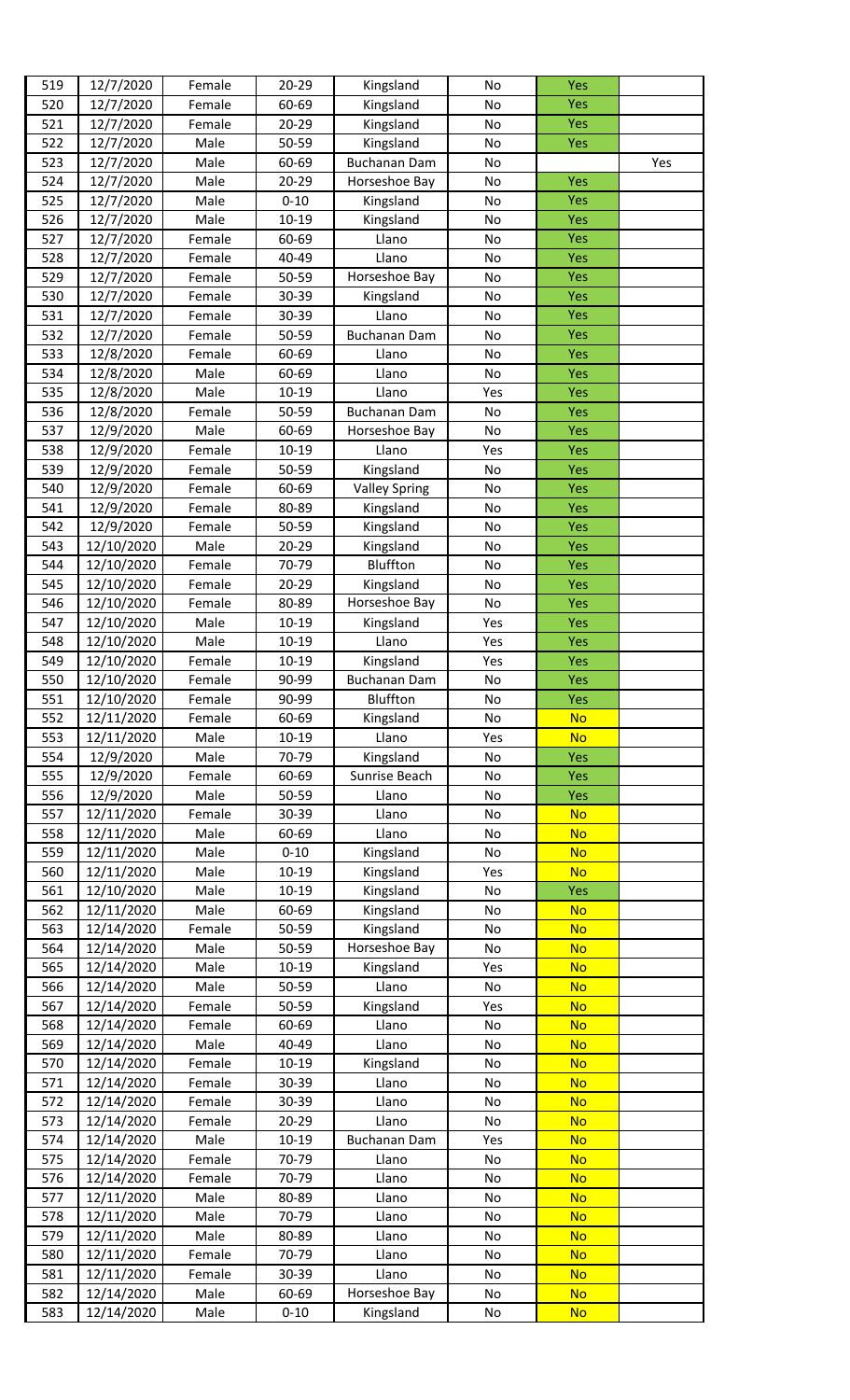| 584 | 12/14/2020 | Male   | $20 - 29$ | Llano                | No            | <b>No</b> |     |
|-----|------------|--------|-----------|----------------------|---------------|-----------|-----|
| 585 | 12/14/2020 | Male   | $10 - 19$ | Llano                | No            | <b>No</b> |     |
| 586 | 12/14/2020 | Female | 70-79     | Kingsland            | No            | <b>No</b> |     |
| 587 | 12/14/2020 | Male   | 80-89     | Kingsland            | No            | <b>No</b> |     |
| 588 | 12/18/2020 | Female | 50-59     | Kingsland            | No            | <b>No</b> |     |
| 589 |            | Male   | 50-59     |                      | No            |           |     |
|     | 12/14/2020 |        |           | Sunrise Beach        |               | <b>No</b> |     |
| 590 | 12/15/2020 | Female | 90-99     | Llano                | No            |           | Yes |
| 591 | 12/15/2020 | Female | 70-79     | Kingsland            | No            | <b>No</b> |     |
| 592 | 12/15/2020 | Male   | 50-59     | Llano                | No            | <b>No</b> |     |
| 593 | 12/15/2020 | Male   | 70-79     | Buchanan Dam         | No            | <b>No</b> |     |
| 594 | 12/15/2020 | Male   | 40-49     | Kingsland            | No            | <b>No</b> |     |
| 595 | 12/15/2020 | Male   | 60-69     | Llano                | No            | <b>No</b> |     |
| 596 | 12/15/2020 | Female | 10-19     | Llano                | Yes           | <b>No</b> |     |
| 597 | 12/15/2020 | Female | 60-69     | Llano                | No            | <b>No</b> |     |
| 598 | 12/15/2020 | Male   | 70-79     | Llano                | No            | <b>No</b> |     |
| 599 | 12/15/2020 | Female | 50-59     | Llano                | No            | <b>No</b> |     |
| 600 | 12/15/2020 | Male   | 50-59     | <b>Valley Spring</b> | Yes           | <b>No</b> |     |
| 601 | 12/15/2020 | Female | $10 - 19$ | Kingsland            | Yes           | <b>No</b> |     |
| 602 | 12/15/2020 | Female | 70-79     | Llano                | No            | <b>No</b> |     |
|     |            |        |           |                      |               |           |     |
| 603 | 12/15/2020 | Male   | 70-79     | Kingsland            | No            | <b>No</b> |     |
| 604 | 12/15/2020 | Female | 40-49     | Kingsland            | No            | <b>No</b> |     |
| 605 | 12/15/2020 | Female | 40-49     | Kingsland            | No            | <b>No</b> |     |
| 606 | 12/15/2020 | Male   | 10-19     | Kingsland            | Yes           | <b>No</b> |     |
| 607 | 12/16/2020 | Female | $10 - 19$ | Buchanan Dam         | Yes           | <b>No</b> |     |
| 608 | 12/16/2020 | Male   | 60-69     | Kingsland            | No            | <b>No</b> |     |
| 609 | 12/16/2020 | Male   | $10 - 19$ | Kingsland            | Yes           | <b>No</b> |     |
| 610 | 12/16/2020 | Female | 40-49     | Llano                | Yes           | <b>No</b> |     |
| 611 | 12/16/2020 | Female | $10 - 19$ | Llano                | Yes           | <b>No</b> |     |
| 612 | 12/16/2020 | Male   | 40-49     | Llano                | Yes           | <b>No</b> |     |
| 613 | 12/16/2020 | Female | $10 - 19$ | Llano                | Yes           | <b>No</b> |     |
| 614 | 12/16/2020 | Female | 40-49     | Llano                | No            | <b>No</b> |     |
| 615 | 12/17/2020 | Male   | 90-99     | Kingsland            | No            | <b>No</b> |     |
| 616 | 12/17/2020 | Male   | 30-39     | Kingsland            | No            | <b>No</b> |     |
| 617 | 12/17/2020 |        |           |                      |               |           |     |
|     |            | Female | 10-19     | Kingsland            | Yes           | <b>No</b> |     |
| 618 | 12/17/2020 | Male   | $10 - 19$ | Kingsland            | Yes           | <b>No</b> |     |
| 619 | 12/17/2020 | Male   | 30-39     | Llano                | No            | <b>No</b> |     |
| 620 | 12/17/2020 | Male   | $10 - 19$ | Kingsland            | Yes           | <b>No</b> |     |
| 621 | 12/17/2020 | Female | 70-79     | Kingsland            | No            | <b>No</b> |     |
| 622 | 12/17/2020 | Male   | 50-59     | Kingsland            | No            | <b>No</b> |     |
| 623 | 12/17/2020 | Male   | 10-19     | Kingsland            | Yes           | <b>No</b> |     |
| 624 | 12/17/2020 | Female | 50-59     | Llano                | No            | <b>No</b> |     |
| 625 | 12/17/2020 | Female | 60-69     | Kingsland            | No            | <b>No</b> |     |
| 626 | 12/17/2020 | Male   | < 10      | Llano                | No            | <b>No</b> |     |
| 627 | 12/17/2020 | Male   | 40-49     | Llano                | No            | <b>No</b> |     |
| 628 | 12/17/2020 | Female | $10 - 19$ | Llano                | No            | <b>No</b> |     |
| 629 | 12/17/2020 | Male   | 30-39     | Llano                | No            | <b>No</b> |     |
| 630 | 12/17/2020 | Male   | 50-59     | Llano                | No            | <b>No</b> |     |
| 631 | 12/17/2020 | Female | $10 - 19$ | Llano                | Yes           | <b>No</b> |     |
| 632 | 12/18/2020 | Male   | 40-49     | Llano                | No            | <b>No</b> |     |
| 633 | 12/18/2020 | Male   | 70-79     | <b>HSB</b>           | No            | <b>No</b> |     |
| 634 | 12/18/2020 | Male   | 70-79     | Kingsland            | No            | <b>No</b> |     |
| 635 | 12/18/2020 | Male   | $10 - 19$ | Llano                | Yes           | <b>No</b> |     |
|     |            |        |           |                      |               |           |     |
| 636 | 12/18/2020 | Male   | 70-79     | Llano                | No            | <b>No</b> |     |
| 637 | 12/18/2020 | Male   | 70-79     | Horseshoe Bay        | No            | <b>No</b> |     |
| 638 | 12/18/2020 | Male   | 70-79     | Horseshoe Bay        | No            | <b>No</b> |     |
| 639 | 12/18/2020 | Male   | 70-79     | Horseshoe Bay        | No            | <b>No</b> |     |
| 640 | 12/18/2020 | Female | $20 - 29$ | Kingsland            | No            | <b>No</b> |     |
| 641 | 12/18/2020 | Female | 50-59     | Llano                | No            | <b>No</b> |     |
| 642 | 12/18/2020 | Female | 50-59     | Llano                | No            | <b>No</b> |     |
| 643 | 12/18/2020 | Male   | 50-59     | Kingsland            | No            | <b>No</b> |     |
| 644 | 12/18/2020 | Male   | 50-59     | Castell              | No            | <b>No</b> |     |
| 645 | 12/21/2020 | Male   | 50-59     | Horseshoe Bay        | No            | <b>No</b> |     |
| 646 | 12/21/2020 | Female | 70-79     | Buchanan Dam         | No            | <b>No</b> |     |
| 647 | 12/21/2020 | Male   | 60-69     | Horseshoe Bay        | $\mathsf{No}$ | <b>No</b> |     |
| 648 | 12/21/2020 | Female | 60-69     | Llano                | No            | <b>No</b> |     |
|     |            |        |           |                      |               |           |     |